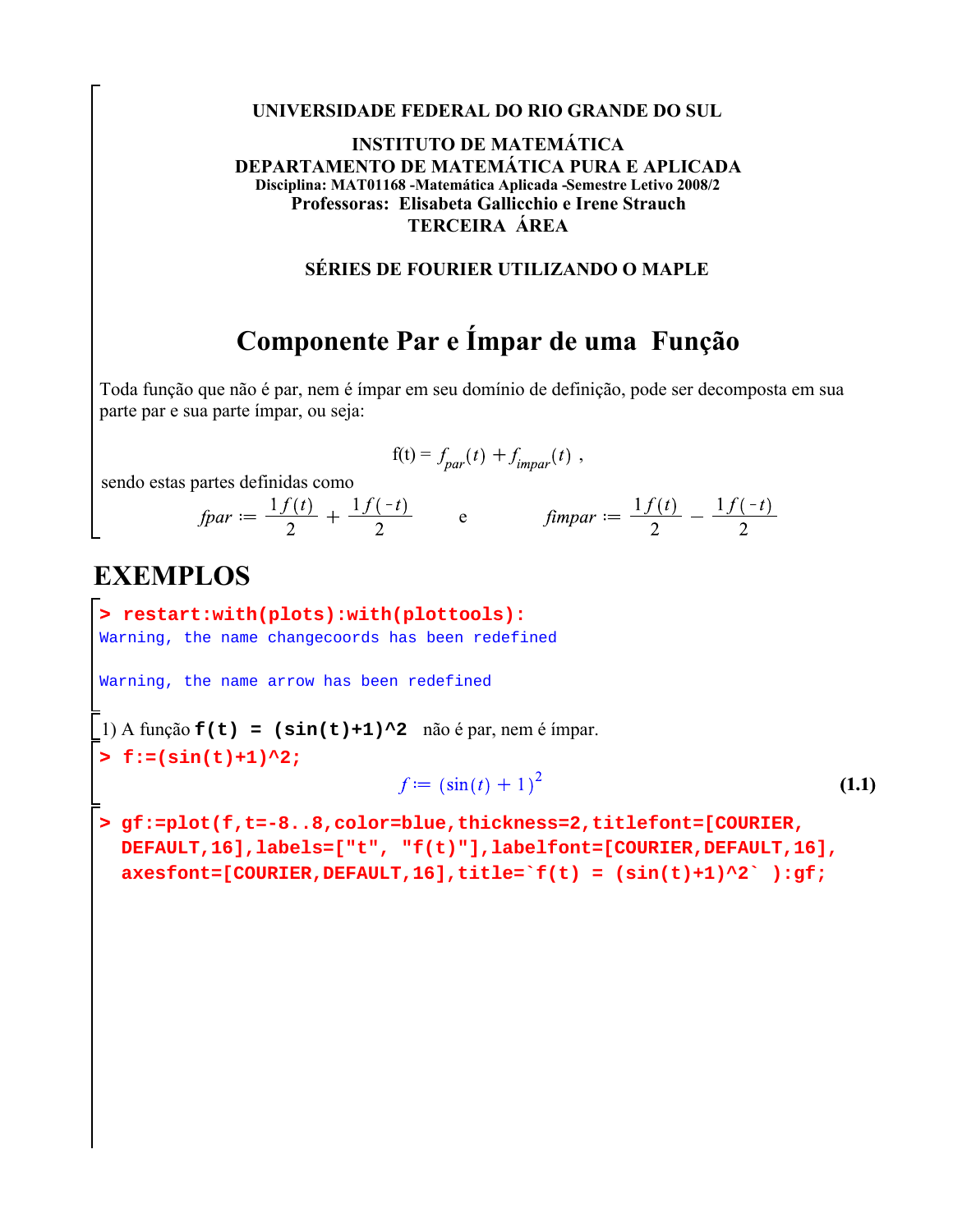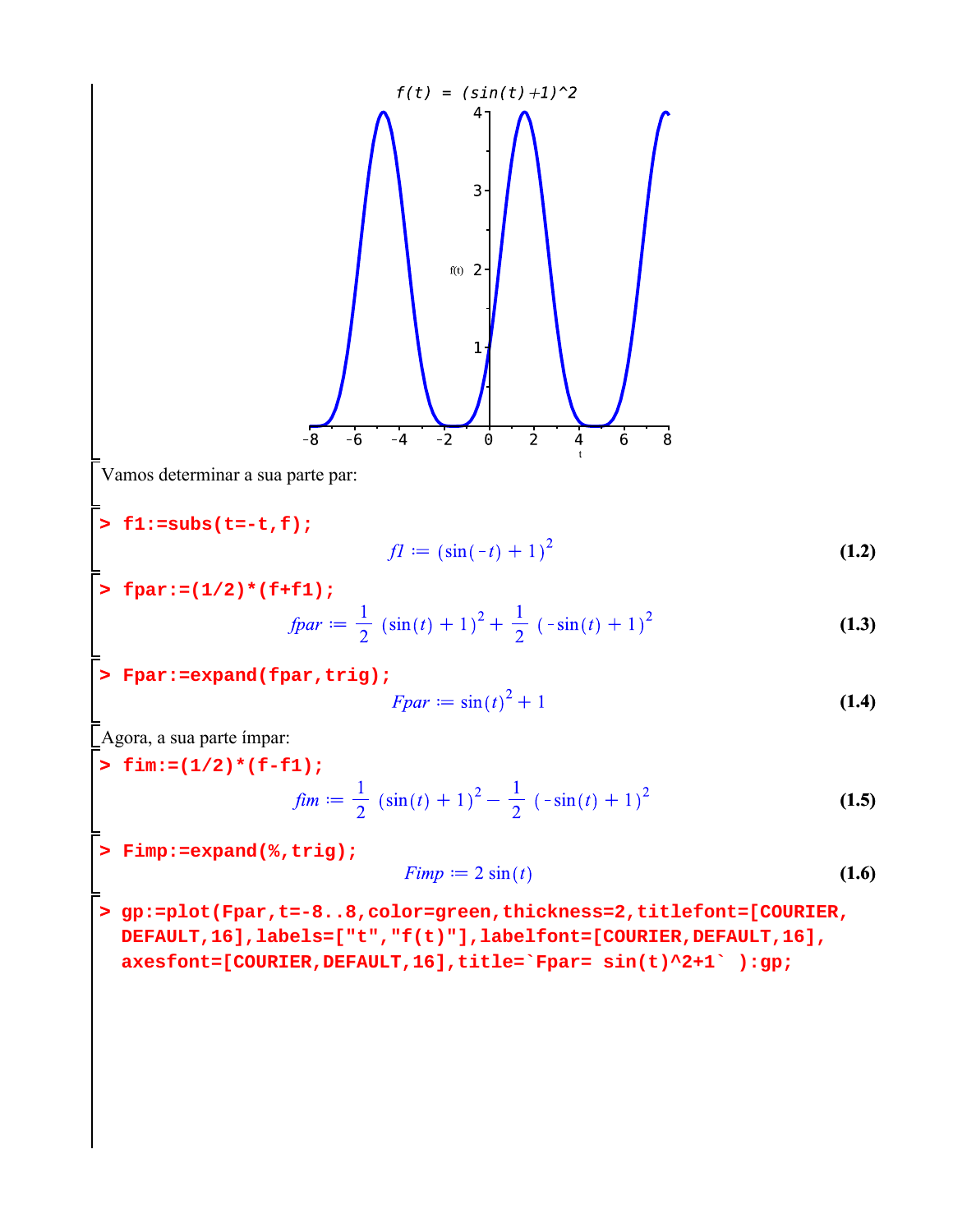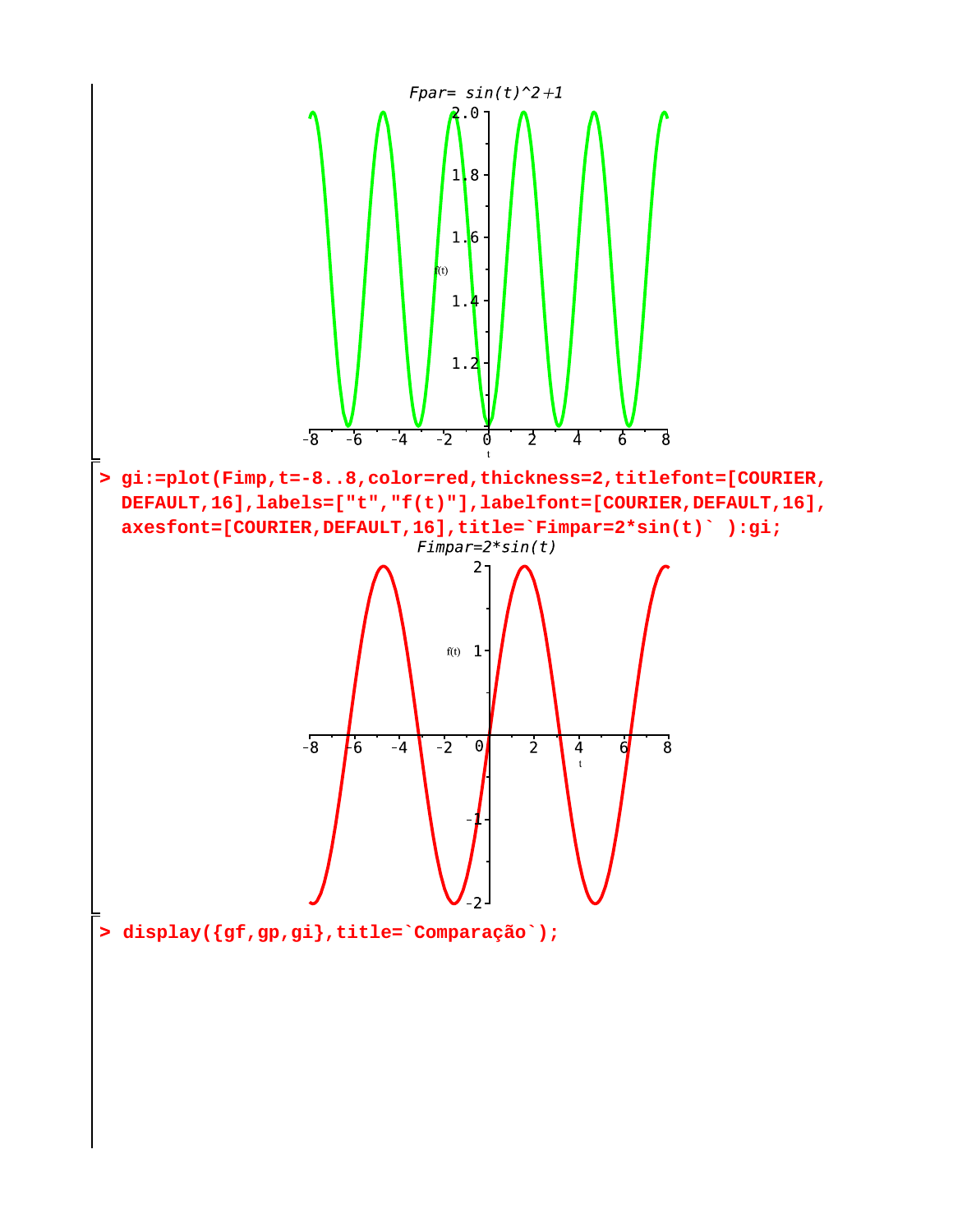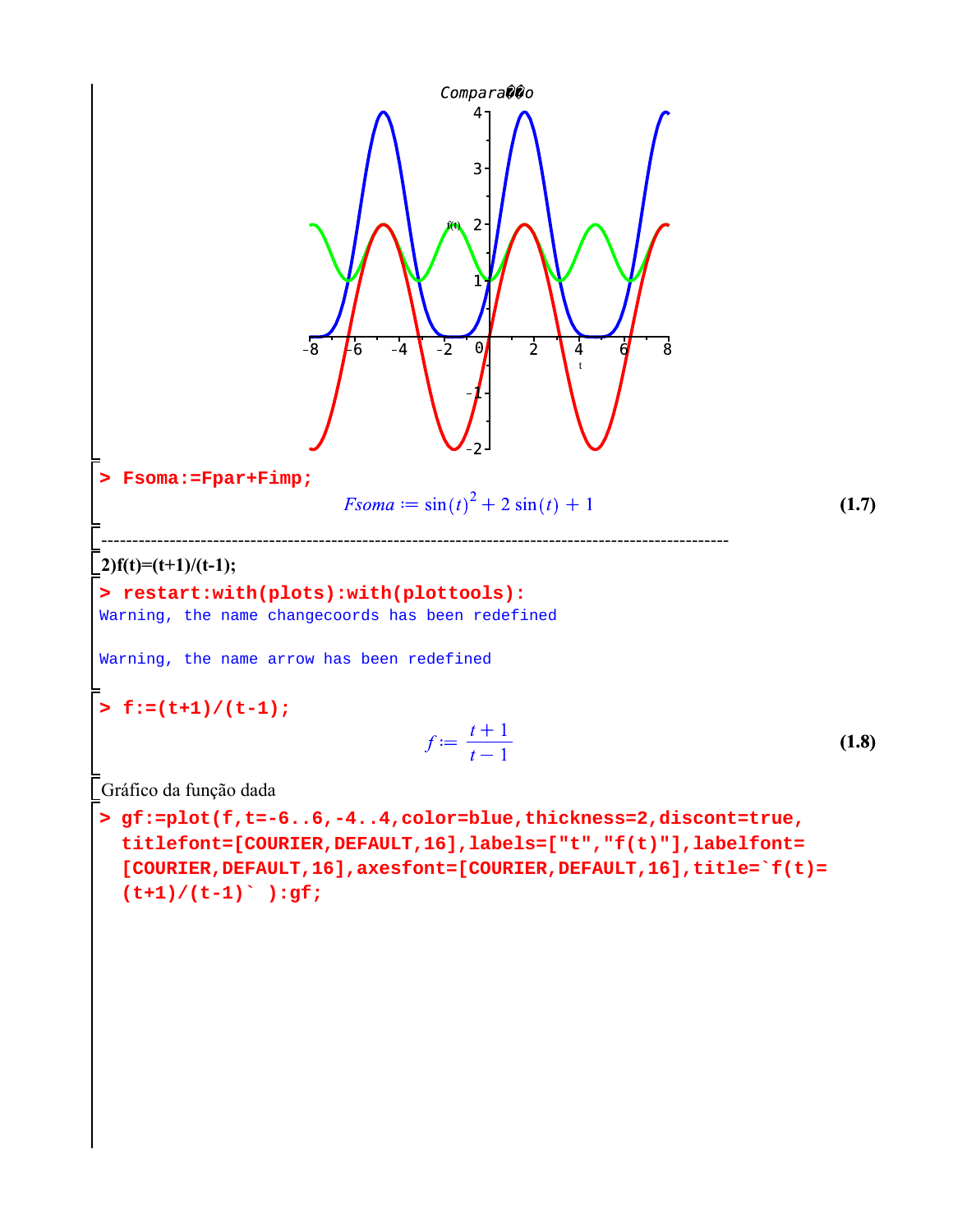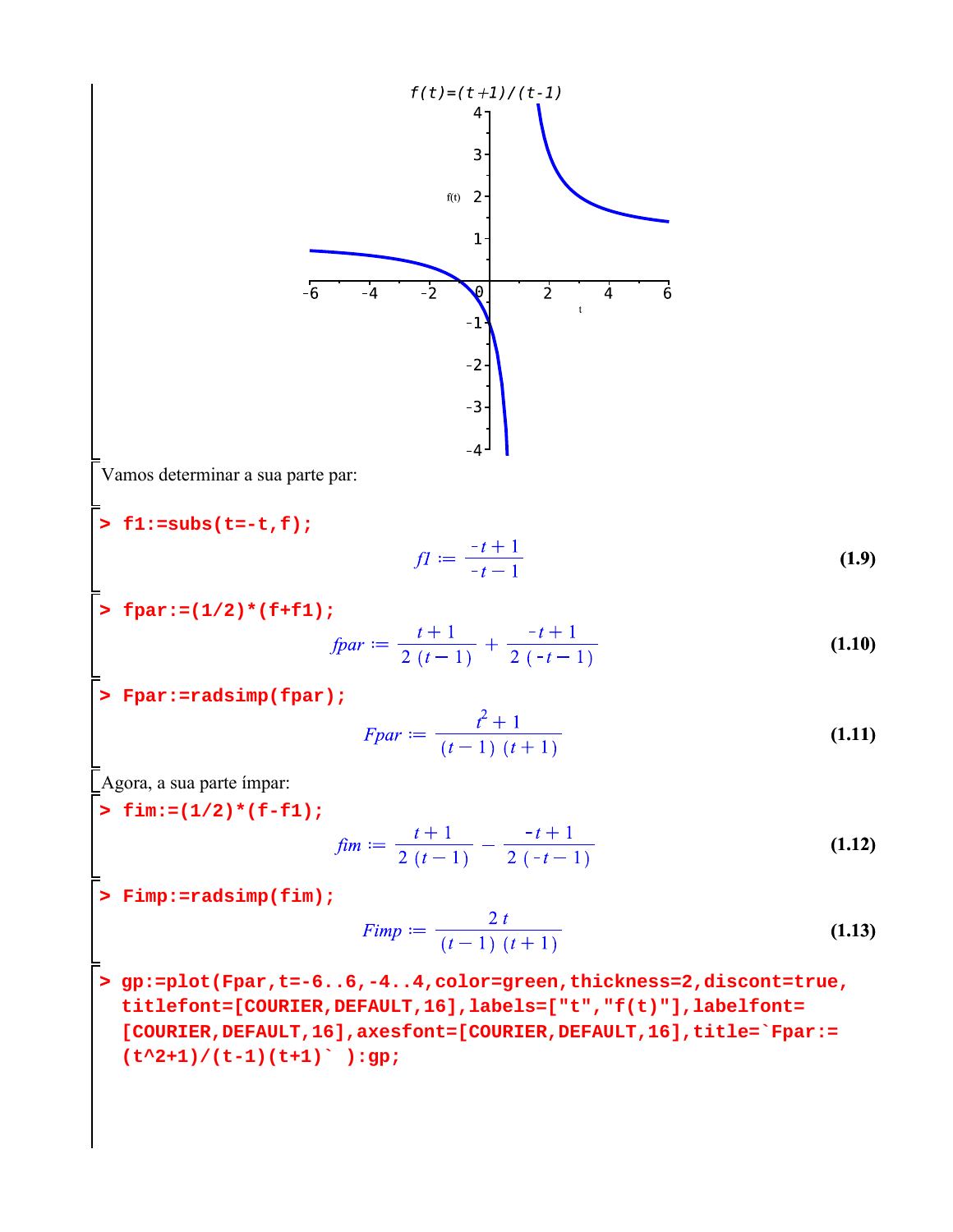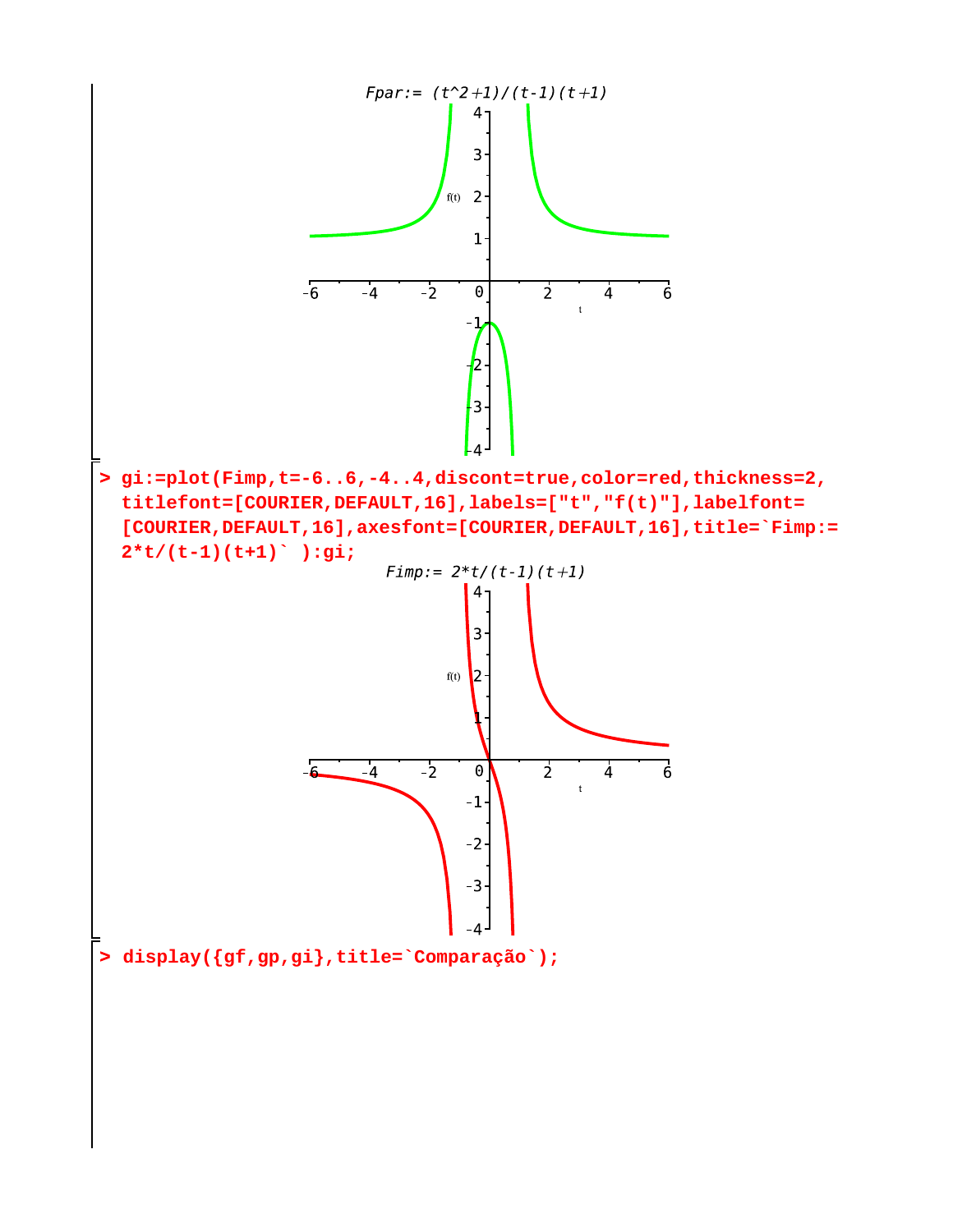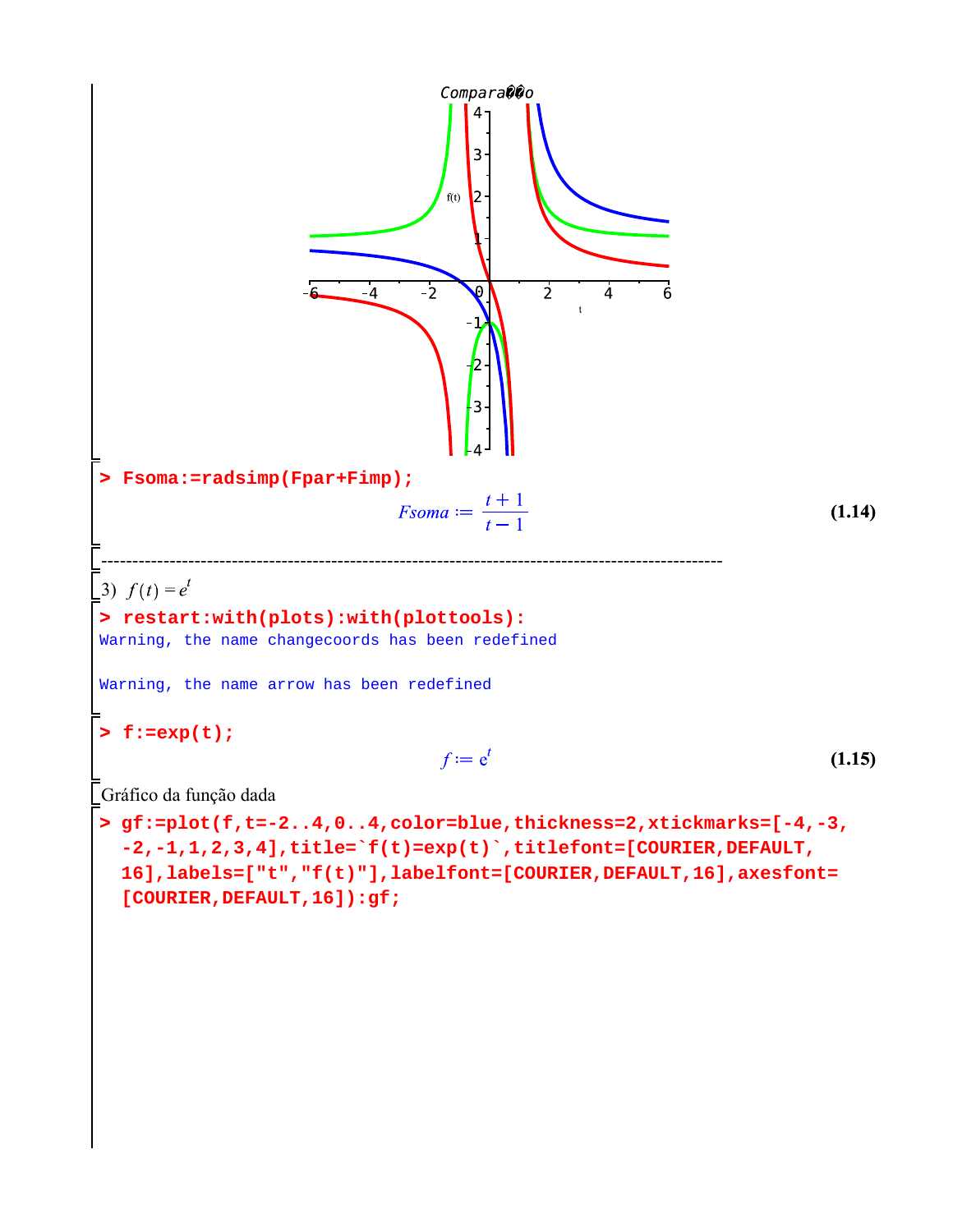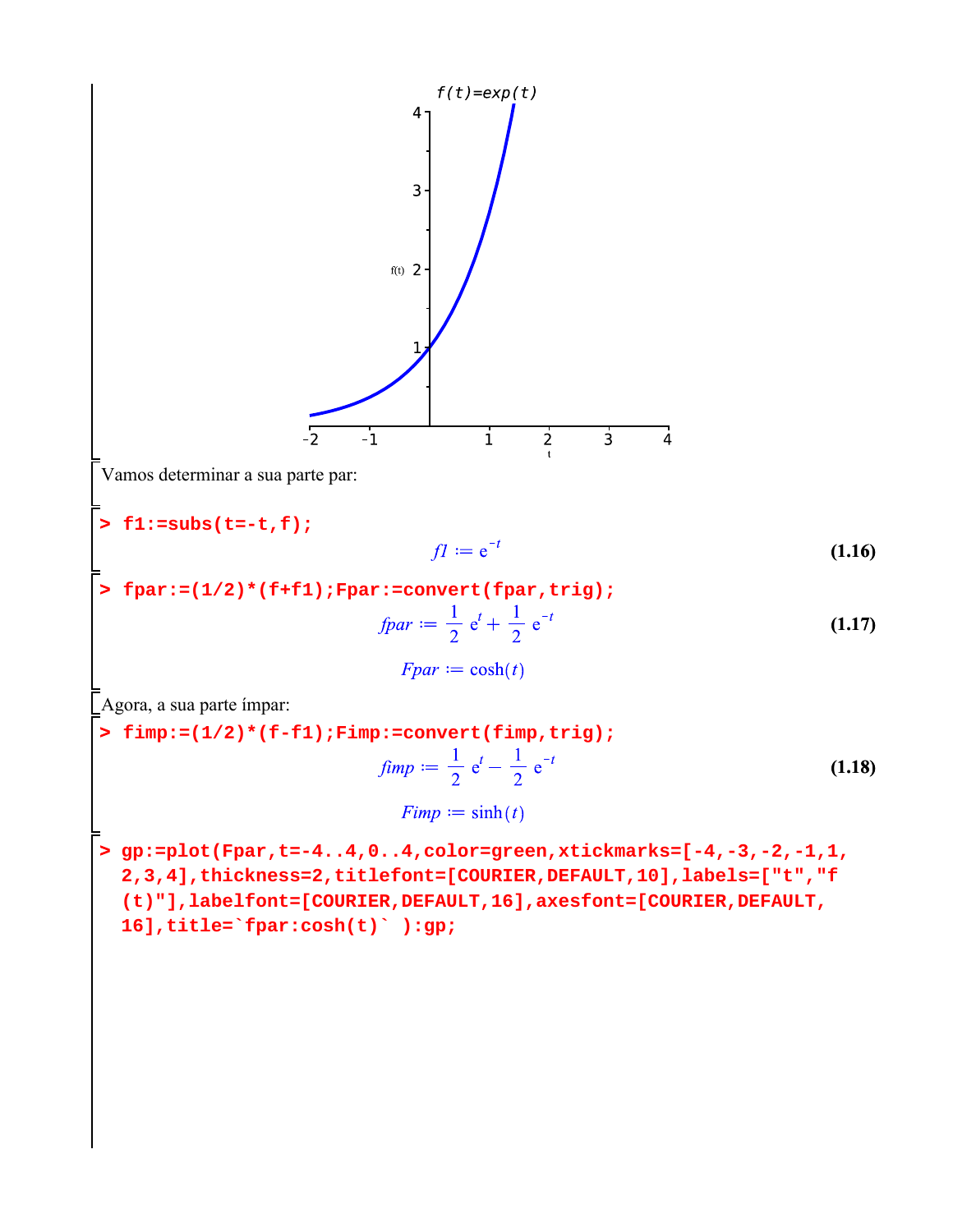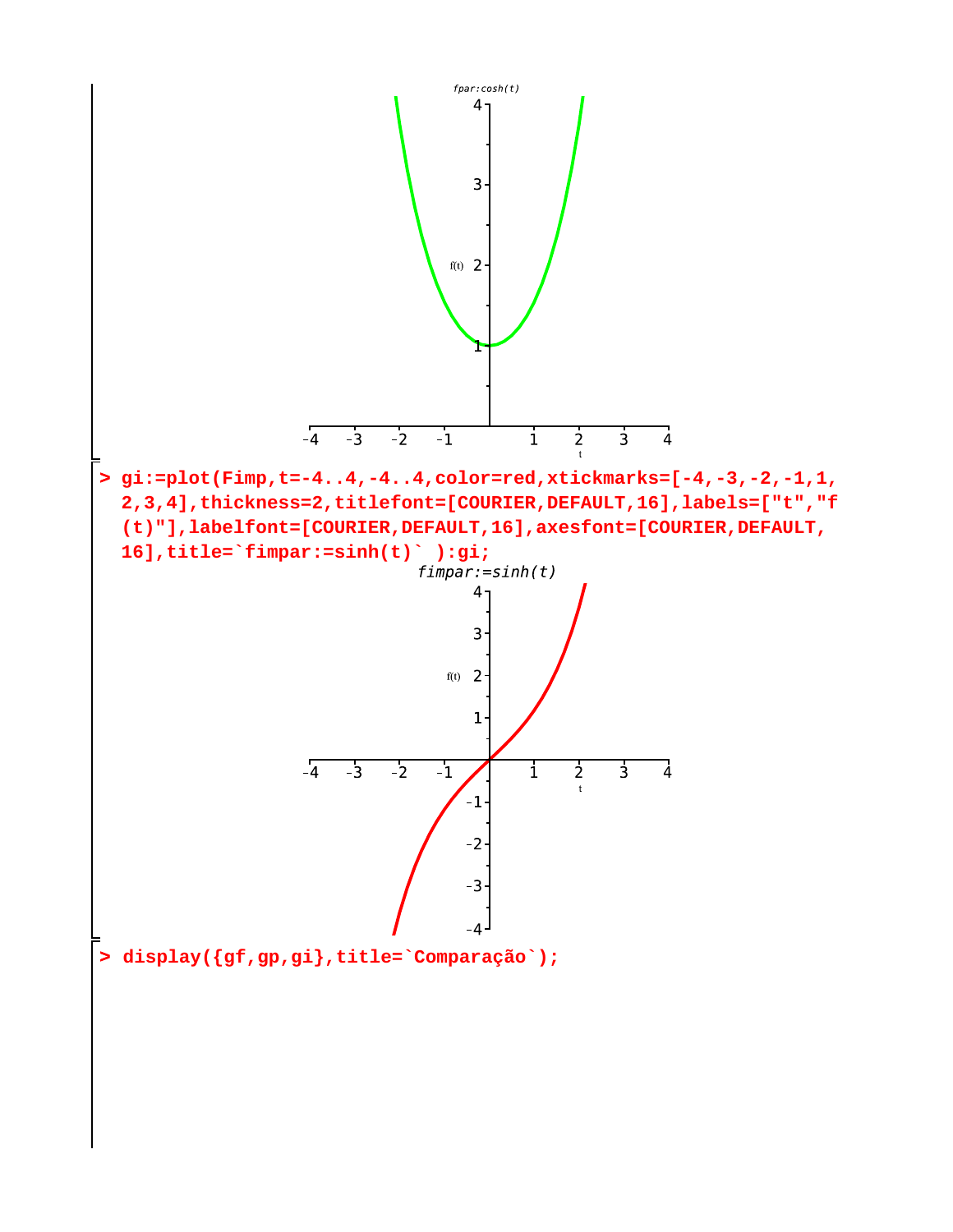

**> (1.20)** 4 Encontre a parte par e ímpar do sinal : **y(t):=piecewise(t>0 and t<1,0,t>1 and t<2,4);**

**> plot(y(t),t=-2..2,thickness=2,color=blue,titlefont=[COURIER, DEFAULT,16],labels=["t","y(t)"],labelfont=[COURIER,DEFAULT,16], axesfont=[COURIER,DEFAULT,16],title=`Função Dada`);**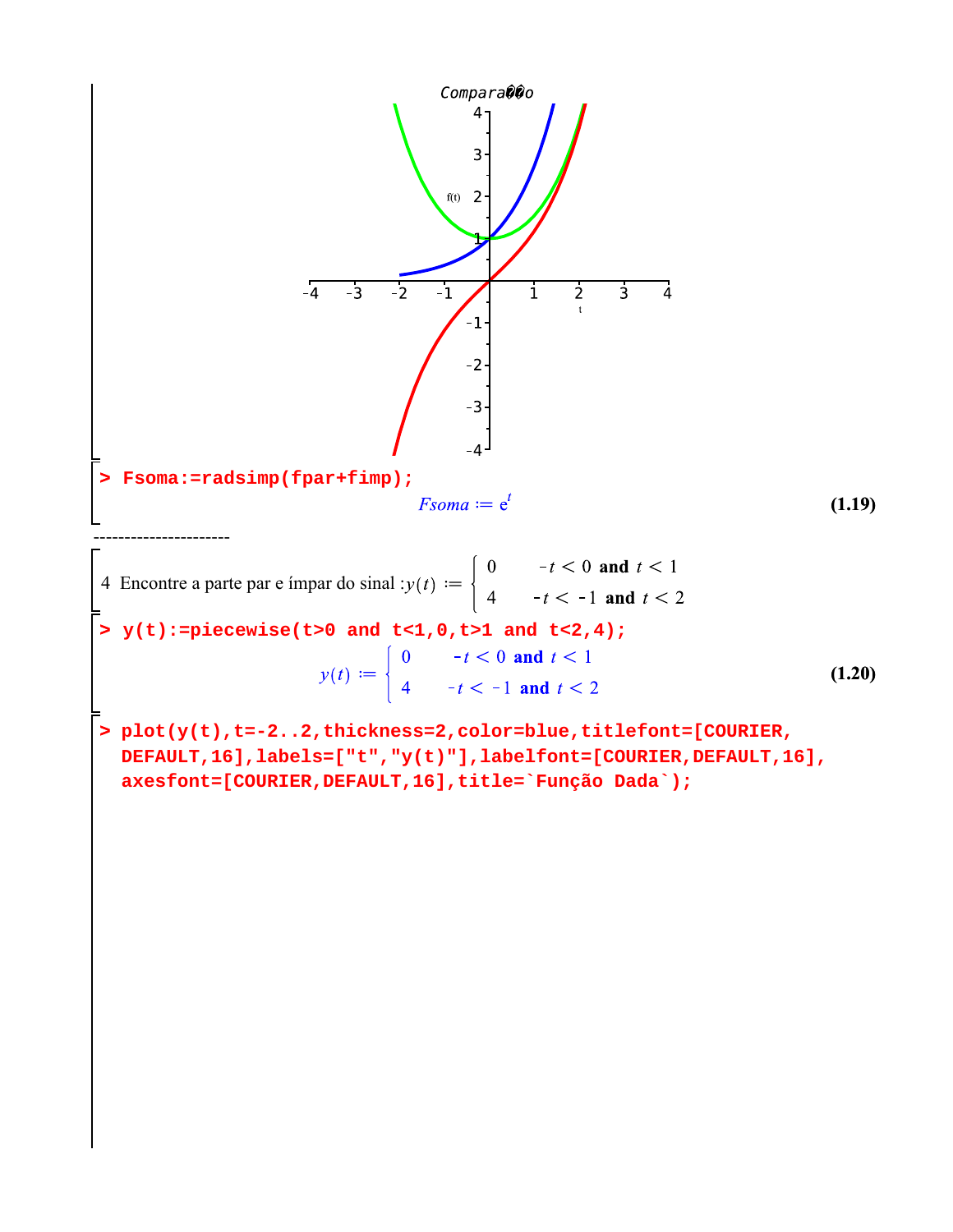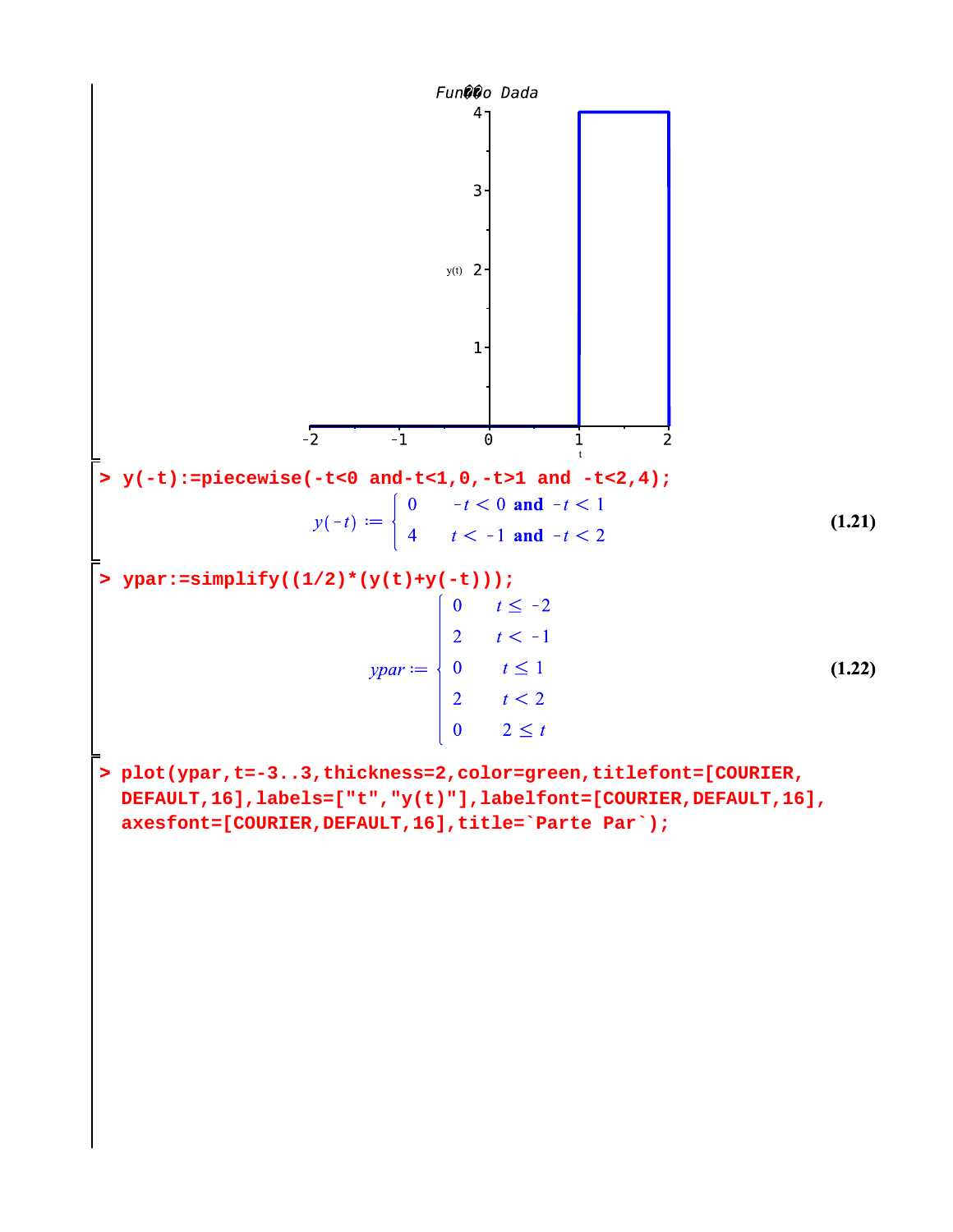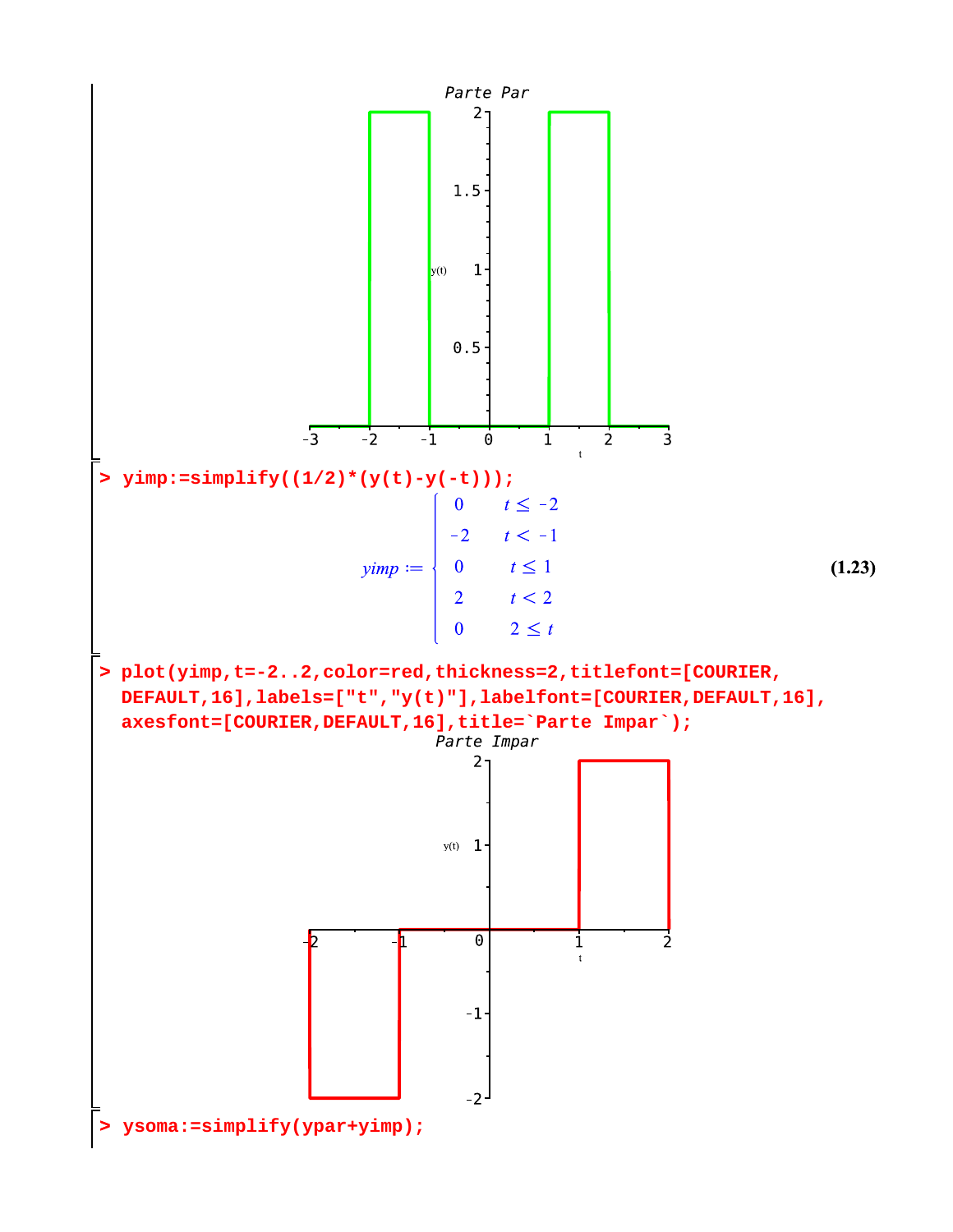$$
\begin{bmatrix}\n\text{y} & \text{y} & \text{y} & \text{y} \\
\text{y} & \text{y} & \text{y} & \text{z} \\
\text{y} & \text{z} & \text{z} & \text{z}\n\end{bmatrix}
$$
\n(1.24)  
\n
$$
\begin{bmatrix}\n\text{plot}(\text{ysoma}, t = -2..2, \text{thickness} = 2, \text{titlefont} = [\text{COURIER}, \text{DEFAULT}, 16], \\
\text{labels} = [\text{tt}, \text{ry}(t) \text{tt}], \text{labelfont} = [\text{COURIER}, \text{DEFAULT}, 16], \text{axesfont} = [\text{COURIER}, \text{DEFAULT}, 16], \text{title} = \text{Parte Part} + \text{Parte Impact} \text{Impar}^{\circ})\text{;} \\
\text{Parte Part} + \text{Parte Impact} \\
\text{1}\n\end{bmatrix}
$$
\n(1.24)  
\n
$$
\begin{bmatrix}\n\text{1} & \text{0} & \text{0} & \text{0} & \text{0} \\
\text{1} & \text{1} & \text{1} & \text{0} & \text{0} \\
\text{2} & \text{1} & \text{1} & \text{1}\n\end{bmatrix}
$$
\n(1.25)  
\n
$$
\begin{bmatrix}\n\text{1} & \text{0} & \text{0} & \text{0} & \text{0} & \text{0} \\
\text{1} & \text{1} & \text{1} & \text{1} & \text{1} & \text{1}\n\end{bmatrix}
$$
\n(1.26)  
\n
$$
\begin{bmatrix}\n\text{1} & \text{0} & \text{0} & \text{0} & \text{0} & \text{0} & \text{0} \\
\text{1} & \text{1} & \text{1} & \text{1} & \text{1} & \text{1}\n\end{bmatrix}
$$
\n(1.27)  
\n
$$
\begin{bmatrix}\n\text{1} & \text{0} & \text{0} & \text{0} & \text{0} & \text{0} & \text{0} & \text{0} \\
\text{1} & \text{1} & \text{1} & \text{1} & \text{1} & \text{1}\n\end{bmatrix}
$$

Ō

**> y(t):=piecewise(t>-1 and t<0,4\*t+4,t>0 and t<2,4-2\*t); > restart:with(plots):with(plottools): > plot(y(t),t=-1..5,thickness=2,color=blue,titlefont=[COURIER, (1.25)** ========================================================================= ==================<br>' 5) Encontre a parte par e ímpar do sinal : Warning, the name changecoords has been redefined Warning, the name arrow has been redefined **DEFAULT,16],labels=["t","y(t)"],labelfont=[COURIER,DEFAULT,16], axesfont=[COURIER,DEFAULT,16],title=`Função Dada`);**

 $\overline{z}$ 

 $\overline{\phantom{a}}$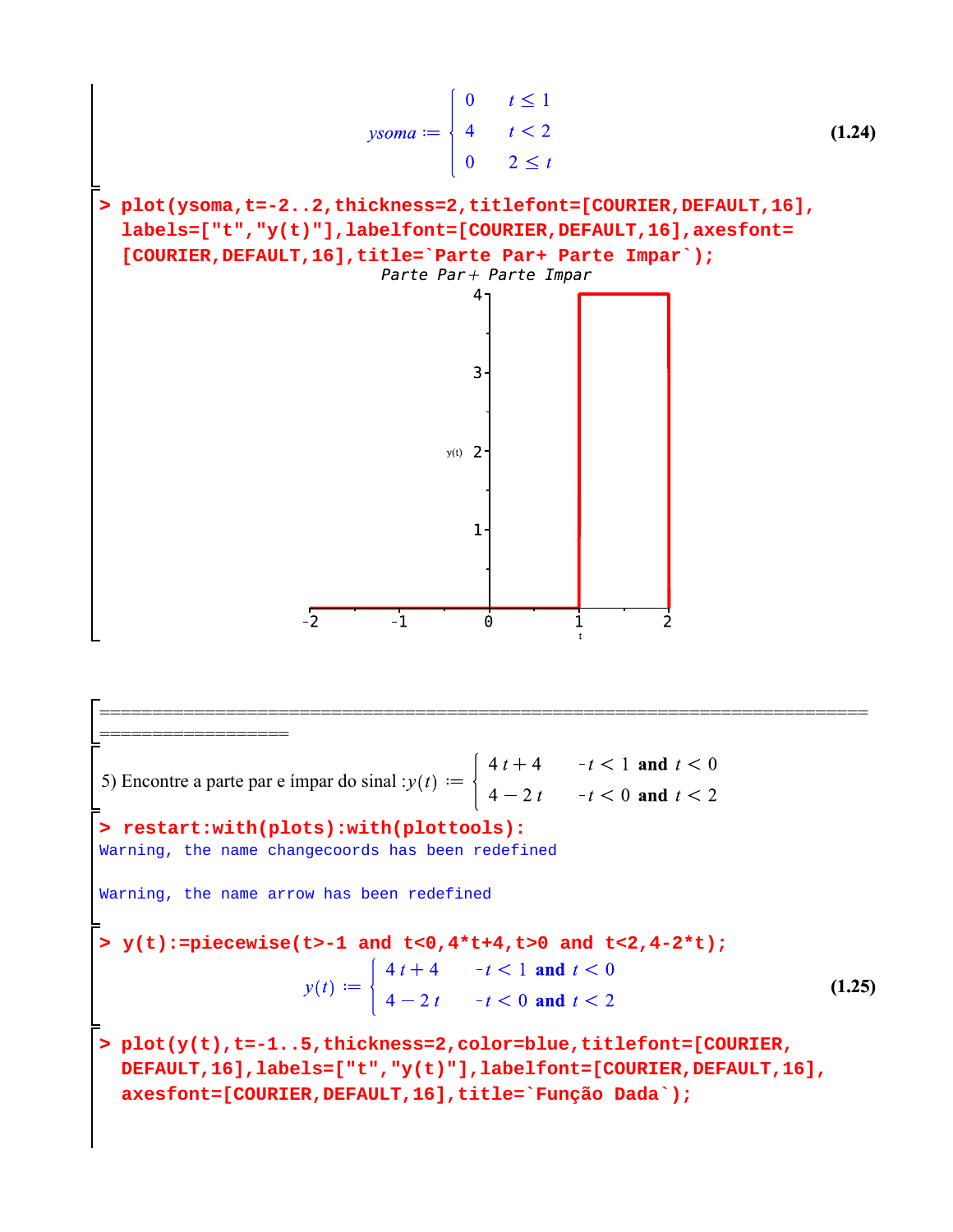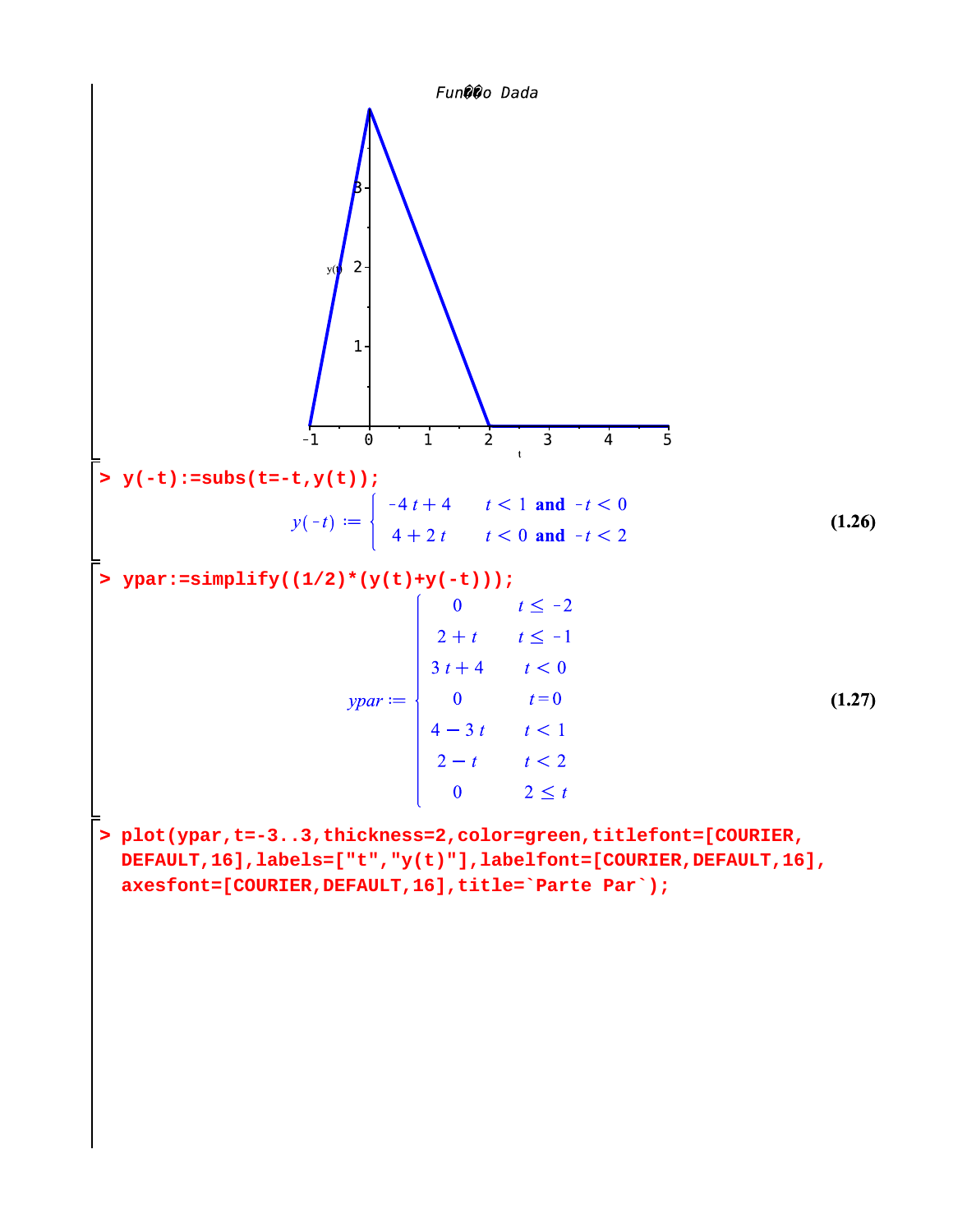